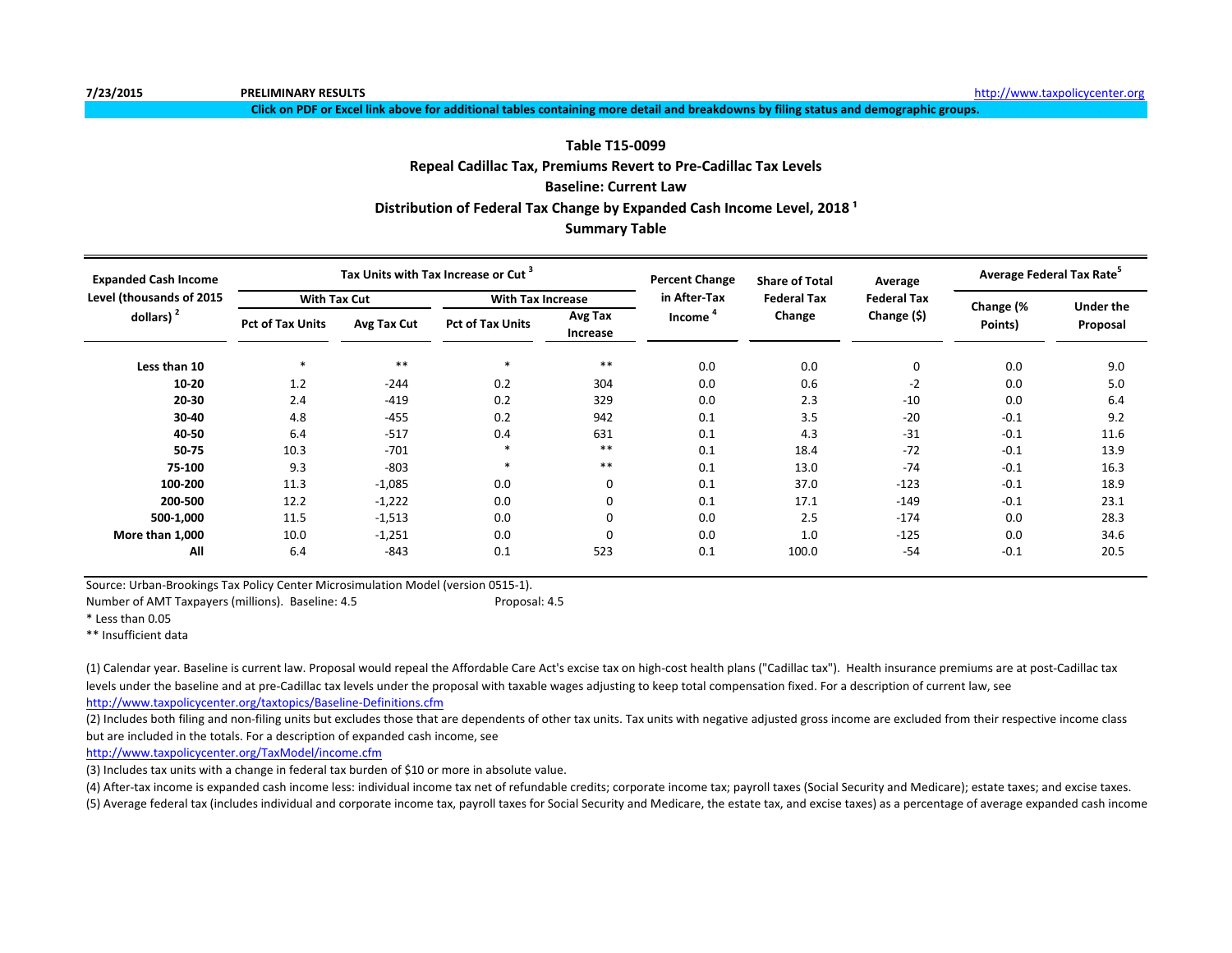**Less than 10** \* \* 0.0 0.0 0 0.0 0.0 0.2 0.0 9.0 **10-20** 1.2 0.2 0.0 0.6 -2 -0.3 0.0 0.6 5.0 **20-30** 2.4 0.2 0.0 2.3 -10 -0.6 0.0 1.2 0.0 6.4 **30-40** 4.8 0.2 0.1 3.5 -20 -0.6 0.0 1.6 -0.1 9.2 **40-50** 6.4 0.4 0.1 4.3 -31 -0.6 0.0 2.2 -0.1 11.6 **50-75** 10.3 \* 0.1 18.4 -72 -0.8 0.0 6.6 -0.1 13.9 **75-100** 9.3 \* 0.1 13.0 -74 -0.5 0.0 7.4 -0.1 16.3 **100-200** 11.3 0.0 0.1 37.0 -123 -0.4 0.0 23.7 -0.1 18.9 **200-500** 12.2 0.0 0.1 17.1 -149 -0.2 0.0 22.3 -0.1 23.1 **500-1,000** 11.5 0.0 0.0 0.0 2.5 -174 -0.1 0.0 8.2 0.0 28.3 **More than 1,000** 10.0 0.0 0.0 0.0 1.0 -125 0.0 0.1 25.7 0.0 34.6 **All** 6.4 0.1 0.1 100.0 -54 -0.3 0.0 100.0 -0.1 20.5 **With Tax Cut With Tax Increase Dollars Percent Change (% Points) Under the Change (% Points) Pr Expanded Cash Income Level (thousands of 2015 dollars) <sup>2</sup> Percent of Tax Units <sup>3</sup> Percent Change in After-Tax Income <sup>4</sup> Share of Total Federal Tax Change Average Federal Tax Change Share of Federal Tax** 

(2) Includes both filing and non-filing units but excludes those that are dependents of other tax units. Tax units with negative adjusted gross income are excluded from their respective income class but are included in the totals. For a description of expanded cash income, see

Source: Urban-Brookings Tax Policy Center Microsimulation Model (version 0515-1).

Number of AMT Taxpayers (millions). Baseline: 4.5 Proposal: 4.5

\* Less than 0.05

#### **Repeal Cadillac Tax, Premiums Revert to Pre-Cadillac Tax Levels Baseline: Current Law Table T15-0099 Distribution of Federal Tax Change by Expanded Cash Income Level, 2018 ¹ Detail Table**

<http://www.taxpolicycenter.org/TaxModel/income.cfm>

| <b>Expanded Cash Income</b><br>Level (thousands of 2015 | <b>Tax Units</b>             |                                   | <b>Pre-Tax Income</b>    |                     | <b>Federal Tax Burden</b> |                     | After-Tax Income  |                            | Average<br><b>Federal Tax</b> |
|---------------------------------------------------------|------------------------------|-----------------------------------|--------------------------|---------------------|---------------------------|---------------------|-------------------|----------------------------|-------------------------------|
| dollars) $2$                                            | <b>Number</b><br>(thousands) | <b>Percent of</b><br><b>Total</b> | <b>Average (dollars)</b> | Percent of<br>Total | Average (dollars)         | Percent of<br>Total | Average (dollars) | Percent of<br><b>Total</b> | Rate                          |
| Less than 10                                            | 14,436                       | 8.2                               | 6,063                    | 0.5                 | 548                       | 0.2                 | 5,515             | 0.6                        | 9.0                           |
| $10 - 20$                                               | 25,141                       | 14.4                              | 16,107                   | 2.5                 | 807                       | 0.6                 | 15,300            | 3.0                        | 5.0                           |
| $20 - 30$                                               | 22,741                       | 13.0                              | 26,469                   | 3.7                 | 1,710                     | 1.2                 | 24,759            | 4.3                        | 6.5                           |
| 30-40                                                   | 16,045                       | 9.2                               | 37,201                   | 3.7                 | 3,441                     | 1.6                 | 33,760            | 4.2                        | 9.3                           |
| 40-50                                                   | 13,357                       | 7.6                               | 47,921                   | 3.9                 | 5,587                     | 2.2                 | 42,335            | 4.4                        | 11.7                          |
| 50-75                                                   | 24,181                       | 13.8                              | 65,918                   | 9.8                 | 9,259                     | 6.7                 | 56,659            | 10.6                       | 14.1                          |
| 75-100                                                  | 16,514                       | 9.4                               | 92,693                   | 9.4                 | 15,137                    | 7.4                 | 77,556            | 9.9                        | 16.3                          |
| 100-200                                                 | 28,453                       | 16.3                              | 148,076                  | 25.8                | 28,133                    | 23.8                | 119,943           | 26.3                       | 19.0                          |
| 200-500                                                 | 10,793                       | 6.2                               | 301,023                  | 19.9                | 69,668                    | 22.3                | 231,355           | 19.2                       | 23.1                          |
| 500-1,000                                               | 1,356                        | 0.8                               | 718,418                  | 6.0                 | 203,387                   | 8.2                 | 515,030           | 5.4                        | 28.3                          |
| More than 1,000                                         | 761                          | 0.4                               | 3,274,146                | 15.2                | 1,133,653                 | 25.6                | 2,140,493         | 12.5                       | 34.6                          |
| All                                                     | 175,149                      | 100.0                             | 93,387                   | 100.0               | 19,235                    | 100.0               | 74,152            | 100.0                      | 20.6                          |

(3) Includes tax units with a change in federal tax burden of \$10 or more in absolute value.

<http://www.taxpolicycenter.org/taxtopics/Baseline-Definitions.cfm> (1) Calendar year. Baseline is current law. Proposal would repeal the Affordable Care Act's excise tax on high-cost health plans ("Cadillac tax"). Health insurance premiums are at post-Cadillac tax levels under the baseline and at pre-Cadillac tax levels under the proposal with taxable wages adjusting to keep total compensation fixed. For a description of current law, see

(4) After-tax income is expanded cash income less: individual income tax net of refundable credits; corporate income tax; payroll taxes (Social Security and Medicare); estate tax; and excise taxes. (5) Average federal tax (includes individual and corporate income tax, payroll taxes for Social Security and Medicare, the estate tax, and excise taxes) as a percentage of average expanded cash income.

| xes      |           | Average Federal Tax Rate <sup>5</sup> |
|----------|-----------|---------------------------------------|
| ıder the | Change (% | <b>Under the</b>                      |
| oposal   | Points)   | Proposal                              |
|          |           |                                       |
| 0.2      | 0.0       | 9.0                                   |
| 0.6      | 0.0       | 5.0                                   |
| 1.2      | 0.0       | 6.4                                   |
| 1.6      | $-0.1$    | 9.2                                   |
| 2.2      | $-0.1$    | 11.6                                  |
| 6.6      | $-0.1$    | 13.9                                  |
| 7.4      | $-0.1$    | 16.3                                  |
| 23.7     | $-0.1$    | 18.9                                  |
| 22.3     | $-0.1$    | 23.1                                  |
| 8.2      | 0.0       | 28.3                                  |
| 25.7     | 0.0       | 34.6                                  |
| 100.0    | $-0.1$    | 20.5                                  |
|          |           |                                       |

# **Baseline Distribution of Income and Federal Taxes**

by Expanded Cash Income Level, 2018<sup>1</sup>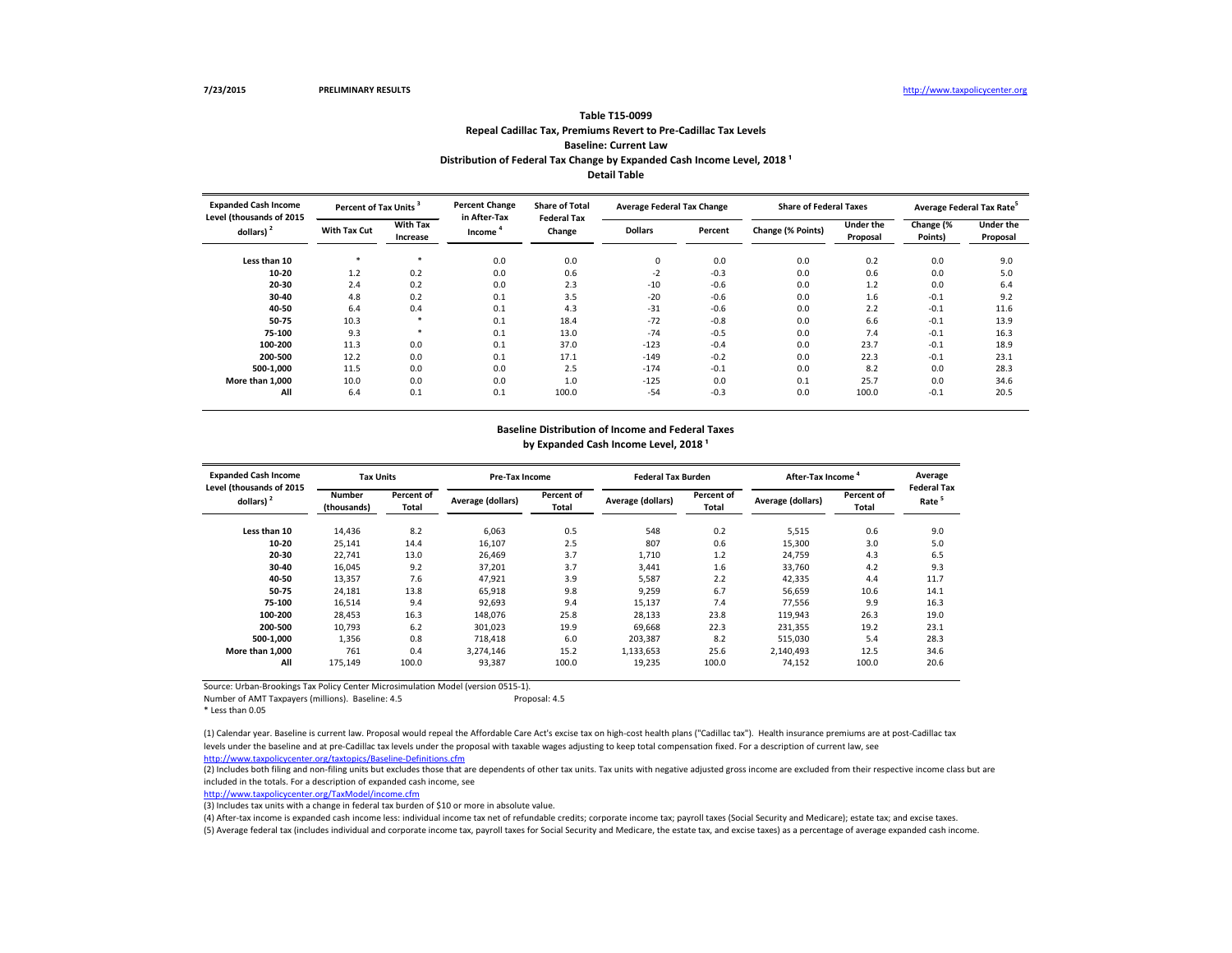(2) Includes both filing and non-filing units but excludes those that are dependents of other tax units. Tax units with negative adjusted gross income are excluded from their respective income class but are included in the totals. For a description of expanded cash income, see

Source: Urban-Brookings Tax Policy Center Microsimulation Model (version 0515-1).

#### **Baseline Distribution of Income and Federal Taxes** by Expanded Cash Income Level, 2018<sup>1</sup>

\* Less than 0.05

## **Repeal Cadillac Tax, Premiums Revert to Pre-Cadillac Tax Levels Baseline: Current Law Table T15-0099 Distribution of Federal Tax Change by Expanded Cash Income Level, 2018<sup>1</sup> Detail Table - Single Tax Units**

<http://www.taxpolicycenter.org/TaxModel/income.cfm>

(3) Includes tax units with a change in federal tax burden of \$10 or more in absolute value.

| <b>Expanded Cash Income</b><br>Level (thousands of 2015 | <b>Tax Units</b>             |                            | <b>Pre-Tax Income</b>    |                                   | <b>Federal Tax Burden</b> |                            | After-Tax Income         |                            | Average<br><b>Federal Tax</b> |
|---------------------------------------------------------|------------------------------|----------------------------|--------------------------|-----------------------------------|---------------------------|----------------------------|--------------------------|----------------------------|-------------------------------|
| dollars) $2$                                            | <b>Number</b><br>(thousands) | <b>Percent of</b><br>Total | <b>Average (dollars)</b> | <b>Percent of</b><br><b>Total</b> | Average (dollars)         | <b>Percent of</b><br>Total | <b>Average (dollars)</b> | Percent of<br><b>Total</b> | Rate                          |
| Less than 10                                            | 12,486                       | 14.2                       | 6,006                    | 1.8                               | 640                       | 1.0                        | 5,366                    | 2.0                        | 10.7                          |
| $10 - 20$                                               | 19,246                       | 21.8                       | 15,986                   | 7.3                               | 1,179                     | 2.9                        | 14,807                   | 8.3                        | 7.4                           |
| $20 - 30$                                               | 15,072                       | 17.1                       | 26,358                   | 9.4                               | 2,424                     | 4.7                        | 23,933                   | 10.5                       | 9.2                           |
| $30 - 40$                                               | 9,321                        | 10.6                       | 37,163                   | 8.2                               | 4,448                     | 5.3                        | 32,715                   | 8.9                        | 12.0                          |
| 40-50                                                   | 7,512                        | 8.5                        | 47,952                   | 8.5                               | 6,841                     | 6.5                        | 41,110                   | 9.0                        | 14.3                          |
| 50-75                                                   | 11,365                       | 12.9                       | 65,384                   | 17.6                              | 11,282                    | 16.3                       | 54,102                   | 17.9                       | 17.3                          |
| 75-100                                                  | 5,776                        | 6.5                        | 91,740                   | 12.6                              | 18,533                    | 13.6                       | 73,207                   | 12.3                       | 20.2                          |
| 100-200                                                 | 5,523                        | 6.3                        | 139,282                  | 18.2                              | 30,672                    | 21.6                       | 108,610                  | 17.5                       | 22.0                          |
| 200-500                                                 | 1,012                        | 1.2                        | 290,159                  | 7.0                               | 76,474                    | 9.9                        | 213,686                  | 6.3                        | 26.4                          |
| 500-1,000                                               | 115                          | 0.1                        | 724,597                  | 2.0                               | 230,079                   | 3.4                        | 494,518                  | 1.7                        | 31.8                          |
| More than 1,000                                         | 91                           | 0.1                        | 3,393,110                | 7.3                               | 1,261,369                 | 14.6                       | 2,131,741                | 5.7                        | 37.2                          |
| All                                                     | 88,250                       | 100.0                      | 47,807                   | 100.0                             | 8,902                     | 100.0                      | 38,905                   | 100.0                      | 18.6                          |

| <b>Expanded Cash Income</b><br>Level (thousands of 2015 |                     | Percent of Tax Units <sup>3</sup> |                        | <b>Percent Change</b><br><b>Share of Total</b><br><b>Federal Tax</b> | <b>Average Federal Tax Change</b> |         | <b>Share of Federal Taxes</b> |                              | Average Federal Tax Rate <sup>5</sup> |                              |
|---------------------------------------------------------|---------------------|-----------------------------------|------------------------|----------------------------------------------------------------------|-----------------------------------|---------|-------------------------------|------------------------------|---------------------------------------|------------------------------|
| dollars) $2$                                            | <b>With Tax Cut</b> | <b>With Tax</b><br>Increase       | in After-Tax<br>Income | Change                                                               | <b>Dollars</b>                    | Percent | Change (%<br>Points)          | <b>Under the</b><br>Proposal | Change (%<br>Points)                  | <b>Under the</b><br>Proposal |
| Less than 10                                            |                     | ∗                                 | 0.0                    | 0.0                                                                  | $\mathbf 0$                       | 0.0     | 0.0                           | 1.0                          | 0.0                                   | 10.7                         |
| $10 - 20$                                               | 1.5                 | 0.1                               | 0.0                    | 2.2                                                                  | -4                                | $-0.3$  | 0.0                           | 2.9                          | 0.0                                   | 7.4                          |
| 20-30                                                   | 3.4                 | $\ast$                            | 0.1                    | 7.2                                                                  | $-15$                             | $-0.6$  | 0.0                           | 4.6                          | $-0.1$                                | 9.1                          |
| 30-40                                                   | 6.8                 | ∗                                 | 0.1                    | 9.7                                                                  | $-32$                             | $-0.7$  | 0.0                           | 5.3                          | $-0.1$                                | 11.9                         |
| 40-50                                                   | 9.4                 | 0.1                               | 0.1                    | 11.0                                                                 | $-45$                             | $-0.7$  | 0.0                           | 6.5                          | $-0.1$                                | 14.2                         |
| 50-75                                                   | 15.1                | ∗                                 | 0.2                    | 32.5                                                                 | $-88$                             | $-0.8$  | $-0.1$                        | 16.3                         | $-0.1$                                | 17.1                         |
| 75-100                                                  | 14.5                | 0.0                               | 0.1                    | 16.1                                                                 | $-85$                             | $-0.5$  | 0.0                           | 13.6                         | $-0.1$                                | 20.1                         |
| 100-200                                                 | 14.7                | 0.0                               | 0.1                    | 17.8                                                                 | -98                               | $-0.3$  | 0.0                           | 21.6                         | $-0.1$                                | 22.0                         |
| 200-500                                                 | 13.6                | 0.0                               | 0.0                    | 2.8                                                                  | $-85$                             | $-0.1$  | 0.0                           | 9.9                          | 0.0                                   | 26.3                         |
| 500-1,000                                               | 15.2                | 0.0                               | 0.0                    | 0.4                                                                  | $-95$                             | 0.0     | 0.0                           | 3.4                          | 0.0                                   | 31.7                         |
| More than 1,000                                         | 11.9                | 0.0                               | 0.0                    | 0.2                                                                  | $-81$                             | 0.0     | 0.1                           | 14.7                         | 0.0                                   | 37.2                         |
| All                                                     | 6.5                 | 0.1                               | 0.1                    | 100.0                                                                | $-35$                             | $-0.4$  | 0.0                           | 100.0                        | $-0.1$                                | 18.6                         |

<http://www.taxpolicycenter.org/taxtopics/Baseline-Definitions.cfm> (1) Calendar year. Baseline is current law. Proposal would repeal the Affordable Care Act's excise tax on high-cost health plans ("Cadillac tax"). Health insurance premiums are at post-Cadillac tax levels under the baseline and at pre-Cadillac tax levels under the proposal with taxable wages adjusting to keep total compensation fixed. For a description of current law, see

(4) After-tax income is expanded cash income less: individual income tax net of refundable credits; corporate income tax; payroll taxes (Social Security and Medicare); estate tax; and excise taxes. (5) Average federal tax (includes individual and corporate income tax, payroll taxes for Social Security and Medicare, the estate tax, and excise taxes) as a percentage of average expanded cash income.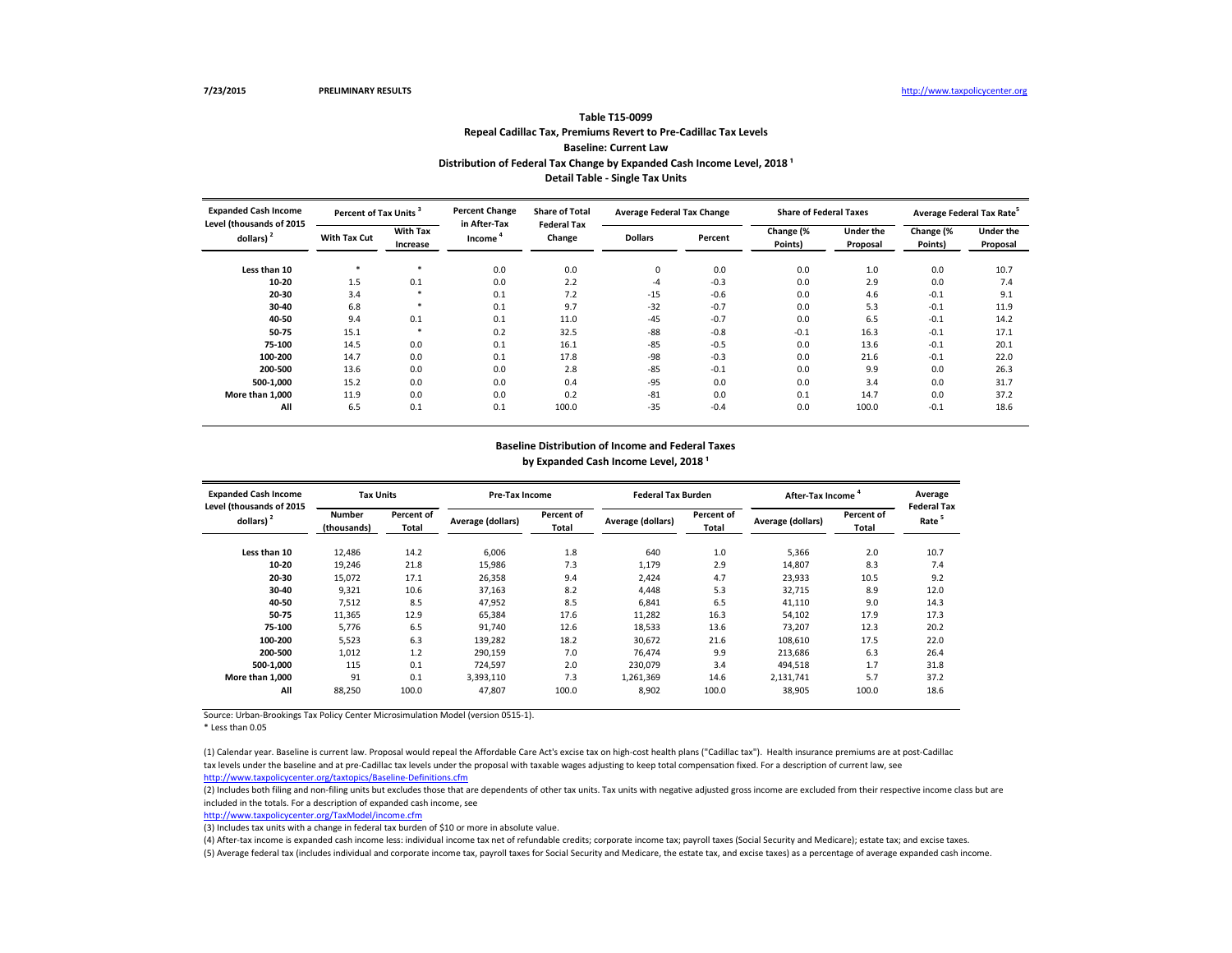(2) Includes both filing and non-filing units but excludes those that are dependents of other tax units. Tax units with negative adjusted gross income are excluded from their respective income class but are included in the totals. For a description of expanded cash income, see

Source: Urban-Brookings Tax Policy Center Microsimulation Model (version 0515-1).

#### **Baseline Distribution of Income and Federal Taxes** by Expanded Cash Income Level, 2018<sup>1</sup>

\* Less than 0.05

## **Repeal Cadillac Tax, Premiums Revert to Pre-Cadillac Tax Levels Baseline: Current Law Table T15-0099 Distribution of Federal Tax Change by Expanded Cash Income Level, 2018<sup>1</sup> Detail Table - Married Tax Units Filing Jointly**

<http://www.taxpolicycenter.org/TaxModel/income.cfm>

| <b>Expanded Cash Income</b><br>Level (thousands of 2015 | Percent of Tax Units |                             | <b>Percent Change</b><br>in After-Tax | <b>Share of Total</b><br><b>Federal Tax</b> | <b>Average Federal Tax Change</b> |         | <b>Share of Federal Taxes</b> |                              | Average Federal Tax Rate |                              |
|---------------------------------------------------------|----------------------|-----------------------------|---------------------------------------|---------------------------------------------|-----------------------------------|---------|-------------------------------|------------------------------|--------------------------|------------------------------|
| dollars) $2$                                            | <b>With Tax Cut</b>  | <b>With Tax</b><br>Increase | Income                                | Change                                      | <b>Dollars</b>                    | Percent | Change (%<br>Points)          | <b>Under the</b><br>Proposal | Change (%<br>Points)     | <b>Under the</b><br>Proposal |
| Less than 10                                            | 0.0                  | 0.0                         | 0.0                                   | 0.0                                         | 0                                 | 0.0     | 0.0                           | 0.0                          | 0.0                      | 4.3                          |
| $10 - 20$                                               | 0.1                  | 0.1                         | 0.0                                   | 0.0                                         |                                   | 0.0     | 0.0                           | 0.0                          | 0.0                      | 3.1                          |
| 20-30                                                   | 0.2                  | 0.1                         | 0.0                                   | 0.0                                         | 0                                 | 0.0     | 0.0                           | 0.1                          | 0.0                      | 3.2                          |
| 30-40                                                   | 0.5                  | 0.1                         | 0.0                                   | 0.1                                         | $-2$                              | $-0.1$  | 0.0                           | 0.2                          | 0.0                      | 5.0                          |
| 40-50                                                   | 1.4                  | 0.3                         | 0.0                                   | 0.2                                         | $-4$                              | $-0.1$  | 0.0                           | 0.4                          | 0.0                      | 7.5                          |
| 50-75                                                   | 3.0                  |                             | 0.0                                   | 3.5                                         | $-23$                             | $-0.3$  | 0.0                           | 2.3                          | 0.0                      | 10.5                         |
| 75-100                                                  | 5.3                  | 0.1                         | 0.1                                   | 8.4                                         | $-52$                             | $-0.4$  | 0.0                           | 4.4                          | $-0.1$                   | 13.6                         |
| 100-200                                                 | 10.2                 | 0.0                         | 0.1                                   | 51.4                                        | $-126$                            | $-0.5$  | $-0.1$                        | 24.0                         | $-0.1$                   | 18.1                         |
| 200-500                                                 | 12.2                 | 0.0                         | 0.1                                   | 30.0                                        | $-158$                            | $-0.2$  | 0.0                           | 28.0                         | $-0.1$                   | 22.7                         |
| 500-1,000                                               | 11.3                 | 0.0                         | 0.0                                   | 4.5                                         | $-184$                            | $-0.1$  | 0.0                           | 10.4                         | 0.0                      | 27.9                         |
| More than 1,000                                         | 9.8                  | 0.0                         | 0.0                                   | 1.7                                         | $-133$                            | 0.0     | 0.1                           | 30.0                         | 0.0                      | 34.2                         |
| All                                                     | 7.1                  |                             | 0.1                                   | 100.0                                       | $-85$                             | $-0.2$  | 0.0                           | 100.0                        | $-0.1$                   | 22.3                         |

(3) Includes tax units with a change in federal tax burden of \$10 or more in absolute value.

| <b>Expanded Cash Income</b><br>Level (thousands of 2015 | <b>Tax Units</b>             |                            | Pre-Tax Income    |                            | <b>Federal Tax Burden</b> |                            | After-Tax Income         |                            | Average<br><b>Federal Tax</b> |
|---------------------------------------------------------|------------------------------|----------------------------|-------------------|----------------------------|---------------------------|----------------------------|--------------------------|----------------------------|-------------------------------|
| dollars) $2$                                            | <b>Number</b><br>(thousands) | <b>Percent of</b><br>Total | Average (dollars) | Percent of<br><b>Total</b> | Average (dollars)         | Percent of<br><b>Total</b> | <b>Average (dollars)</b> | Percent of<br><b>Total</b> | Rate <sup>3</sup>             |
| Less than 10                                            | 808                          | 1.4                        | 5,339             | 0.0                        | 228                       | 0.0                        | 5,112                    | 0.1                        | 4.3                           |
| $10 - 20$                                               | 1,779                        | 3.0                        | 16,592            | 0.3                        | 518                       | 0.0                        | 16,075                   | 0.4                        | 3.1                           |
| $20 - 30$                                               | 2,762                        | 4.7                        | 26,860            | 0.7                        | 850                       | 0.1                        | 26,010                   | 0.9                        | 3.2                           |
| 30-40                                                   | 2,810                        | 4.8                        | 37,394            | 1.0                        | 1,886                     | 0.2                        | 35,508                   | 1.2                        | 5.0                           |
| 40-50                                                   | 2,842                        | 4.8                        | 48,095            | 1.3                        | 3,593                     | 0.4                        | 44,502                   | 1.6                        | 7.5                           |
| 50-75                                                   | 7,581                        | 12.9                       | 67,014            | 4.9                        | 7,040                     | 2.3                        | 59,974                   | 5.6                        | 10.5                          |
| 75-100                                                  | 8,005                        | 13.6                       | 93,593            | 7.2                        | 12,797                    | 4.4                        | 80,796                   | 8.0                        | 13.7                          |
| 100-200                                                 | 20,313                       | 34.6                       | 151,513           | 29.6                       | 27,500                    | 24.0                       | 124,013                  | 31.2                       | 18.2                          |
| 200-500                                                 | 9,436                        | 16.1                       | 302,557           | 27.4                       | 68,862                    | 28.0                       | 233,695                  | 27.3                       | 22.8                          |
| 500-1,000                                               | 1,203                        | 2.1                        | 717,741           | 8.3                        | 200,476                   | 10.4                       | 517,266                  | 7.7                        | 27.9                          |
| More than 1,000                                         | 638                          | 1.1                        | 3,186,758         | 19.5                       | 1,090,103                 | 29.9                       | 2,096,655                | 16.5                       | 34.2                          |
| All                                                     | 58,693                       | 100.0                      | 177,317           | 100.0                      | 39,595                    | 100.0                      | 137,722                  | 100.0                      | 22.3                          |

<http://www.taxpolicycenter.org/taxtopics/Baseline-Definitions.cfm> (1) Calendar year. Baseline is current law. Proposal would repeal the Affordable Care Act's excise tax on high-cost health plans ("Cadillac tax"). Health insurance premiums are at post-Cadillac tax levels under the baseline and at pre-Cadillac tax levels under the proposal with taxable wages adjusting to keep total compensation fixed. For a description of current law, see

(4) After-tax income is expanded cash income less: individual income tax net of refundable credits; corporate income tax; payroll taxes (Social Security and Medicare); estate tax; and excise taxes. (5) Average federal tax (includes individual and corporate income tax, payroll taxes for Social Security and Medicare, the estate tax, and excise taxes) as a percentage of average expanded cash income.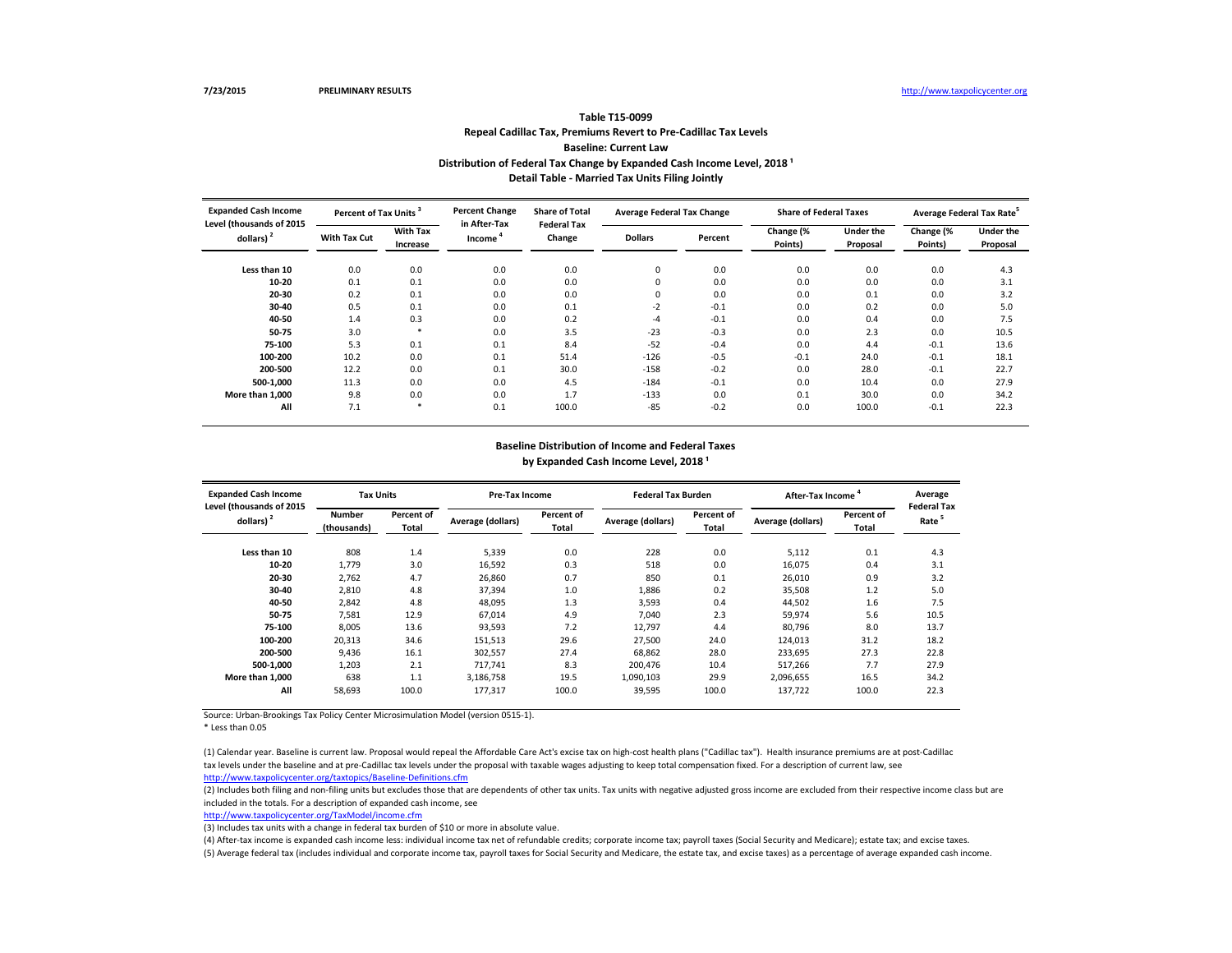(2) Includes both filing and non-filing units but excludes those that are dependents of other tax units. Tax units with negative adjusted gross income are excluded from their respective income class but are included in the totals. For a description of expanded cash income, see

Source: Urban-Brookings Tax Policy Center Microsimulation Model (version 0515-1).

#### **Baseline Distribution of Income and Federal Taxes** by Expanded Cash Income Level, 2018<sup>1</sup>

\* Less than 0.05

### **Repeal Cadillac Tax, Premiums Revert to Pre-Cadillac Tax Levels Baseline: Current Law Table T15-0099 Distribution of Federal Tax Change by Expanded Cash Income Level, 2018<sup>1</sup> Detail Table - Head of Household Tax Units**

<http://www.taxpolicycenter.org/TaxModel/income.cfm>

(3) Includes tax units with a change in federal tax burden of \$10 or more in absolute value.

| <b>Expanded Cash Income</b><br>Level (thousands of 2015 | <b>Tax Units</b>             |                     | <b>Pre-Tax Income</b>    |                            | <b>Federal Tax Burden</b> |                     | After-Tax Income  |                            | Average<br><b>Federal Tax</b> |
|---------------------------------------------------------|------------------------------|---------------------|--------------------------|----------------------------|---------------------------|---------------------|-------------------|----------------------------|-------------------------------|
| dollars) $2$                                            | <b>Number</b><br>(thousands) | Percent of<br>Total | <b>Average (dollars)</b> | Percent of<br><b>Total</b> | Average (dollars)         | Percent of<br>Total | Average (dollars) | Percent of<br><b>Total</b> | Rate <sup>5</sup>             |
| Less than 10                                            | 986                          | 3.9                 | 7,369                    | 0.5                        | $-422$                    | $-0.2$              | 7,791             | 0.6                        | $-5.7$                        |
| $10 - 20$                                               | 3,812                        | 15.1                | 16,489                   | 4.4                        | $-1,034$                  | $-2.1$              | 17,523            | 5.3                        | $-6.3$                        |
| 20-30                                                   | 4,551                        | 18.1                | 26,585                   | 8.4                        | $-313$                    | $-0.8$              | 26,898            | 9.7                        | $-1.2$                        |
| $30 - 40$                                               | 3,581                        | 14.2                | 37,132                   | 9.2                        | 1,776                     | 3.4                 | 35,356            | 10.1                       | 4.8                           |
| 40-50                                                   | 2,709                        | 10.8                | 47,680                   | 9.0                        | 3,886                     | 5.7                 | 43,794            | 9.4                        | 8.2                           |
| 50-75                                                   | 4,616                        | 18.3                | 65,421                   | 20.9                       | 7,556                     | 18.8                | 57,866            | 21.2                       | 11.6                          |
| 75-100                                                  | 2,399                        | 9.5                 | 91,912                   | 15.3                       | 14,276                    | 18.4                | 77,636            | 14.8                       | 15.5                          |
| 100-200                                                 | 2,186                        | 8.7                 | 139,467                  | 21.1                       | 26,843                    | 31.6                | 112,624           | 19.6                       | 19.3                          |
| 200-500                                                 | 275                          | 1.1                 | 288,279                  | 5.5                        | 69,467                    | 10.3                | 218,812           | 4.8                        | 24.1                          |
| 500-1,000                                               | 25                           | 0.1                 | 717,564                  | 1.3                        | 212,749                   | 2.9                 | 504,816           | 1.0                        | 29.7                          |
| More than 1,000                                         | 16                           | 0.1                 | 4,036,724                | 4.5                        | 1,388,128                 | 12.0                | 2,648,596         | 3.4                        | 34.4                          |
| All                                                     | 25,211                       | 100.0               | 57,257                   | 100.0                      | 7,374                     | 100.0               | 49,883            | 100.0                      | 12.9                          |

| <b>Expanded Cash Income</b><br>Level (thousands of 2015 | Percent of Tax Units <sup>3</sup> |                             | <b>Percent Change</b><br>in After-Tax | <b>Share of Total</b><br><b>Federal Tax</b> | <b>Average Federal Tax Change</b> |         | <b>Share of Federal Taxes</b> |                              | Average Federal Tax Rate <sup>5</sup> |                              |
|---------------------------------------------------------|-----------------------------------|-----------------------------|---------------------------------------|---------------------------------------------|-----------------------------------|---------|-------------------------------|------------------------------|---------------------------------------|------------------------------|
| dollars) $2$                                            | <b>With Tax Cut</b>               | <b>With Tax</b><br>Increase | Income <sup>4</sup>                   | Change                                      | <b>Dollars</b>                    | Percent | Change (%<br>Points)          | <b>Under the</b><br>Proposal | Change (%<br>Points)                  | <b>Under the</b><br>Proposal |
| Less than 10                                            | 0.0                               | 0.0                         | 0.0                                   | 0.0                                         | $\Omega$                          | 0.0     | 0.0                           | $-0.2$                       | 0.0                                   | $-5.7$                       |
| $10 - 20$                                               | 0.1                               | 0.5                         | 0.0                                   | $-0.7$                                      |                                   | $-0.2$  | 0.0                           | $-2.1$                       | 0.0                                   | $-6.3$                       |
| 20-30                                                   | 0.5                               | 0.6                         | 0.0                                   | $-0.3$                                      |                                   | $-0.3$  | 0.0                           | $-0.8$                       | 0.0                                   | $-1.2$                       |
| $30 - 40$                                               | 2.9                               | 0.6                         | 0.0                                   | 1.5                                         | -5                                | $-0.3$  | 0.0                           | 3.4                          | 0.0                                   | 4.8                          |
| 40-50                                                   | 3.5                               | 1.3                         | 0.0                                   | 4.1                                         | $-18$                             | $-0.5$  | 0.0                           | 5.7                          | 0.0                                   | 8.1                          |
| 50-75                                                   | 10.8                              | 0.1                         | 0.2                                   | 43.6                                        | $-114$                            | $-1.5$  | $-0.2$                        | 18.6                         | $-0.2$                                | 11.4                         |
| 75-100                                                  | 9.5                               | 0.0                         | 0.2                                   | 22.7                                        | $-114$                            | $-0.8$  | 0.0                           | 18.4                         | $-0.1$                                | 15.4                         |
| 100-200                                                 | 12.6                              | 0.0                         | 0.1                                   | 26.9                                        | $-149$                            | $-0.6$  | 0.0                           | 31.6                         | $-0.1$                                | 19.1                         |
| 200-500                                                 | 8.3                               | 0.0                         | 0.0                                   | 2.1                                         | $-90$                             | $-0.1$  | 0.1                           | 10.3                         | 0.0                                   | 24.1                         |
| 500-1,000                                               | 4.7                               | 0.0                         | 0.0                                   | 0.1                                         | $-35$                             | 0.0     | 0.0                           | 2.9                          | 0.0                                   | 29.6                         |
| More than 1,000                                         | 6.9                               | 0.0                         | 0.0                                   | 0.1                                         | $-69$                             | 0.0     | 0.1                           | 12.1                         | 0.0                                   | 34.4                         |
| All                                                     | 5.0                               | 0.4                         | 0.1                                   | 100.0                                       | -48                               | $-0.7$  | 0.0                           | 100.0                        | $-0.1$                                | 12.8                         |

<http://www.taxpolicycenter.org/taxtopics/Baseline-Definitions.cfm> (1) Calendar year. Baseline is current law. Proposal would repeal the Affordable Care Act's excise tax on high-cost health plans ("Cadillac tax"). Health insurance premiums are at post-Cadillac tax levels under the baseline and at pre-Cadillac tax levels under the proposal with taxable wages adjusting to keep total compensation fixed. For a description of current law, see

(4) After-tax income is expanded cash income less: individual income tax net of refundable credits; corporate income tax; payroll taxes (Social Security and Medicare); estate tax; and excise taxes. (5) Average federal tax (includes individual and corporate income tax, payroll taxes for Social Security and Medicare, the estate tax, and excise taxes) as a percentage of average expanded cash income.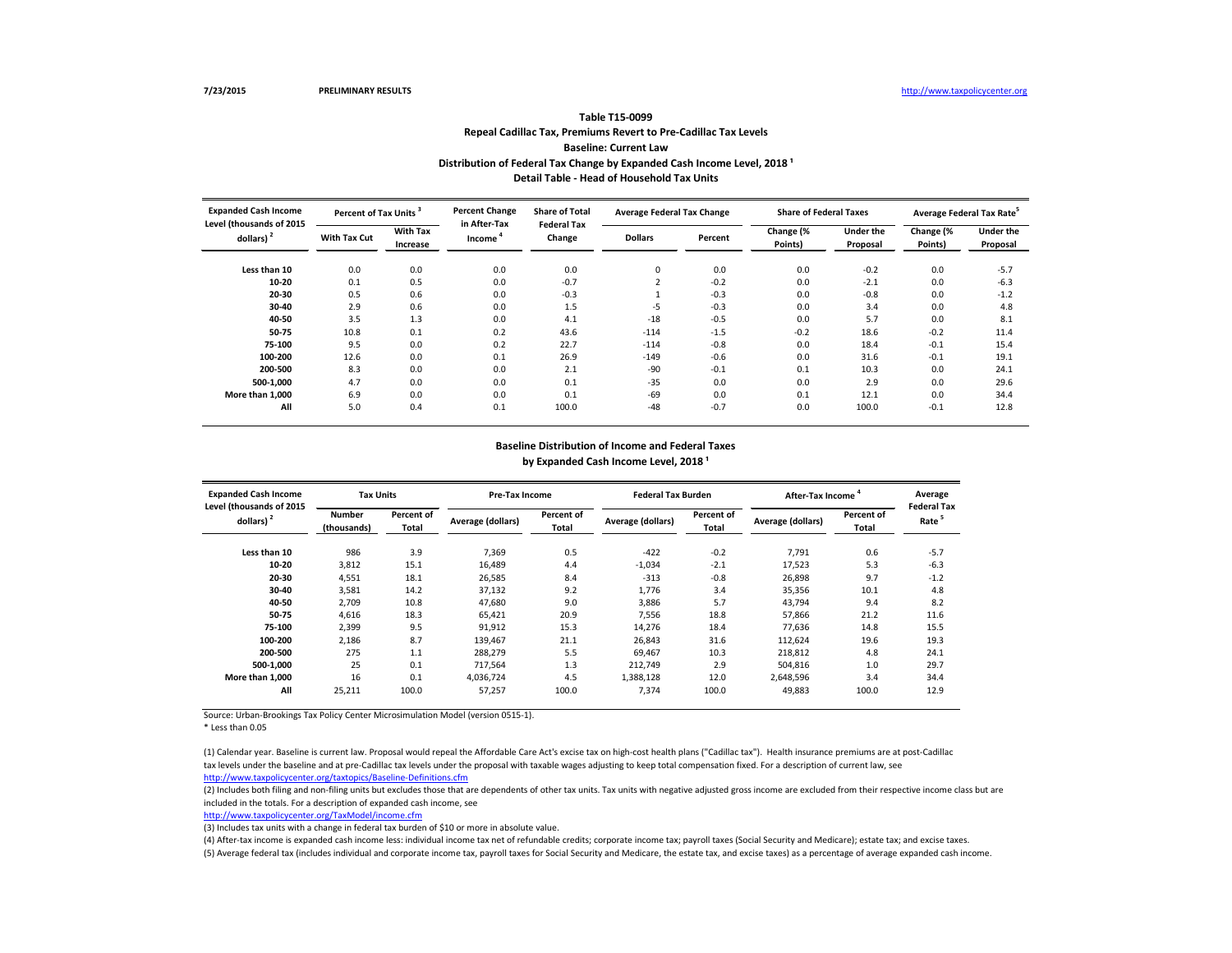## **Repeal Cadillac Tax, Premiums Revert to Pre-Cadillac Tax Levels Baseline: Current Law Table T15-0099** Distribution of Federal Tax Change by Expanded Cash Income Level, 2018<sup>1</sup>

(2) Includes both filing and non-filing units but excludes those that are dependents of other tax units. Tax units with negative adjusted gross income are excluded from their respective income class but are included in the totals. For a description of expanded cash income, see

Source: Urban-Brookings Tax Policy Center Microsimulation Model (version 0515-1).

\* Less than 0.05

Note: Tax units with children are those claiming an exemption for children at home or away from home.

<http://www.taxpolicycenter.org/TaxModel/income.cfm>

| <b>Expanded Cash Income</b><br>Level (thousands of 2015 | <b>Tax Units</b>             |                                   | <b>Pre-Tax Income</b> |                                   | <b>Federal Tax Burden</b> |                     | After-Tax Income  |                            | Average<br><b>Federal Tax</b> |
|---------------------------------------------------------|------------------------------|-----------------------------------|-----------------------|-----------------------------------|---------------------------|---------------------|-------------------|----------------------------|-------------------------------|
| dollars) $2$                                            | <b>Number</b><br>(thousands) | <b>Percent of</b><br><b>Total</b> | Average (dollars)     | <b>Percent of</b><br><b>Total</b> | Average (dollars)         | Percent of<br>Total | Average (dollars) | Percent of<br><b>Total</b> | Rate <sup>5</sup>             |
| Less than 10                                            | 1,284                        | 2.5                               | 7,081                 | 0.1                               | $-459$                    | 0.0                 | 7,541             | 0.2                        | $-6.5$                        |
| 10-20                                                   | 4,581                        | 9.0                               | 16,468                | 1.1                               | $-1,060$                  | $-0.3$              | 17,528            | 1.5                        | $-6.4$                        |
| $20 - 30$                                               | 5,635                        | 11.1                              | 26,647                | 2.2                               | $-463$                    | $-0.2$              | 27,109            | 2.9                        | $-1.7$                        |
| $30 - 40$                                               | 4,503                        | 8.9                               | 37,233                | 2.5                               | 1,416                     | 0.5                 | 35,817            | 3.0                        | 3.8                           |
| 40-50                                                   | 3,579                        | 7.0                               | 47,821                | 2.5                               | 3,614                     | 0.9                 | 44,207            | 3.0                        | 7.6                           |
| 50-75                                                   | 7,126                        | 14.0                              | 66,079                | 7.0                               | 7,456                     | 3.8                 | 58,623            | 7.9                        | 11.3                          |
| 75-100                                                  | 5,301                        | 10.4                              | 93,201                | 7.3                               | 13,502                    | 5.1                 | 79,699            | 7.9                        | 14.5                          |
| 100-200                                                 | 11,978                       | 23.6                              | 151,099               | 26.9                              | 27,489                    | 23.3                | 123,610           | 27.8                       | 18.2                          |
| 200-500                                                 | 5,469                        | 10.8                              | 305,621               | 24.8                              | 69,654                    | 27.0                | 235,967           | 24.3                       | 22.8                          |
| 500-1,000                                               | 728                          | 1.4                               | 716,778               | 7.7                               | 201,805                   | 10.4                | 514,973           | 7.0                        | 28.2                          |
| More than 1,000                                         | 382                          | 0.8                               | 3,183,716             | 18.1                              | 1,094,079                 | 29.6                | 2,089,637         | 15.0                       | 34.4                          |
| All                                                     | 50,858                       | 100.0                             | 132,410               | 100.0                             | 27,798                    | 100.0               | 104,612           | 100.0                      | 21.0                          |

(3) Includes tax units with a change in federal tax burden of \$10 or more in absolute value.

| <b>Expanded Cash Income</b><br>Level (thousands of 2015 | Percent of Tax Units <sup>3</sup>                  |        | <b>Percent Change</b><br>in After-Tax | <b>Share of Total</b><br><b>Federal Tax</b> | <b>Average Federal Tax Change</b> |         | <b>Share of Federal Taxes</b> |                              | Average Federal Tax Rate <sup>5</sup> |                              |
|---------------------------------------------------------|----------------------------------------------------|--------|---------------------------------------|---------------------------------------------|-----------------------------------|---------|-------------------------------|------------------------------|---------------------------------------|------------------------------|
| dollars) <sup>2</sup>                                   | <b>With Tax</b><br><b>With Tax Cut</b><br>Increase |        | Change<br>Income                      |                                             | <b>Dollars</b>                    | Percent | Change (% Points)             | <b>Under the</b><br>Proposal | Change (%<br>Points)                  | <b>Under the</b><br>Proposal |
| Less than 10                                            | 0.0                                                | 0.0    | 0.0                                   | 0.0                                         | $\mathbf 0$                       | 0.0     | 0.0                           | 0.0                          | 0.0                                   | $-6.5$                       |
| 10-20                                                   | 0.3                                                | 0.4    | 0.0                                   | 0.0                                         | 0                                 | 0.0     | 0.0                           | $-0.3$                       | 0.0                                   | $-6.4$                       |
| $20 - 30$                                               | 0.3                                                | 0.6    | 0.0                                   | $-0.2$                                      |                                   | $-0.3$  | 0.0                           | $-0.2$                       | 0.0                                   | $-1.7$                       |
| $30 - 40$                                               | 2.0                                                | 0.4    | 0.0                                   | 0.3                                         | $-4$                              | $-0.3$  | 0.0                           | 0.5                          | 0.0                                   | 3.8                          |
| 40-50                                                   | 3.0                                                | 1.1    | 0.0                                   | 1.3                                         | $-18$                             | $-0.5$  | 0.0                           | 0.9                          | 0.0                                   | 7.5                          |
| 50-75                                                   | 7.8                                                | 0.1    | 0.1                                   | 11.1                                        | $-79$                             | $-1.1$  | 0.0                           | 3.7                          | $-0.1$                                | 11.2                         |
| 75-100                                                  | 9.5                                                | 0.1    | 0.1                                   | 11.6                                        | $-111$                            | $-0.8$  | 0.0                           | 5.0                          | $-0.1$                                | 14.4                         |
| 100-200                                                 | 15.1                                               | $\ast$ | 0.2                                   | 45.3                                        | $-191$                            | $-0.7$  | $-0.1$                        | 23.2                         | $-0.1$                                | 18.1                         |
| 200-500                                                 | 17.1                                               | 0.0    | 0.1                                   | 25.4                                        | $-235$                            | $-0.3$  | 0.0                           | 27.0                         | $-0.1$                                | 22.7                         |
| 500-1,000                                               | 15.4                                               | 0.0    | 0.1                                   | 3.7                                         | $-257$                            | $-0.1$  | 0.0                           | 10.4                         | 0.0                                   | 28.1                         |
| More than 1.000                                         | 12.6                                               | 0.0    | 0.0                                   | 1.4                                         | $-181$                            | 0.0     | 0.1                           | 29.7                         | 0.0                                   | 34.4                         |
| All                                                     | 8.3                                                | 0.3    | 0.1                                   | 100.0                                       | $-100$                            | $-0.4$  | 0.0                           | 100.0                        | $-0.1$                                | 20.9                         |

<http://www.taxpolicycenter.org/taxtopics/Baseline-Definitions.cfm> (1) Calendar year. Baseline is current law. Proposal would repeal the Affordable Care Act's excise tax on high-cost health plans ("Cadillac tax"). Health insurance premiums are at post-Cadillac tax levels under the baseline and at pre-Cadillac tax levels under the proposal with taxable wages adjusting to keep total compensation fixed. For a description of current law, see

(4) After-tax income is expanded cash income less: individual income tax net of refundable credits; corporate income tax; payroll taxes (Social Security and Medicare); estate tax; and excise taxes. (5) Average federal tax (includes individual and corporate income tax, payroll taxes for Social Security and Medicare, the estate tax, and excise taxes) as a percentage of average expanded cash income.

# **Baseline Distribution of Income and Federal Taxes**

by Expanded Cash Income Level, 2018<sup>1</sup>

**Detail Table - Tax Units with Children**